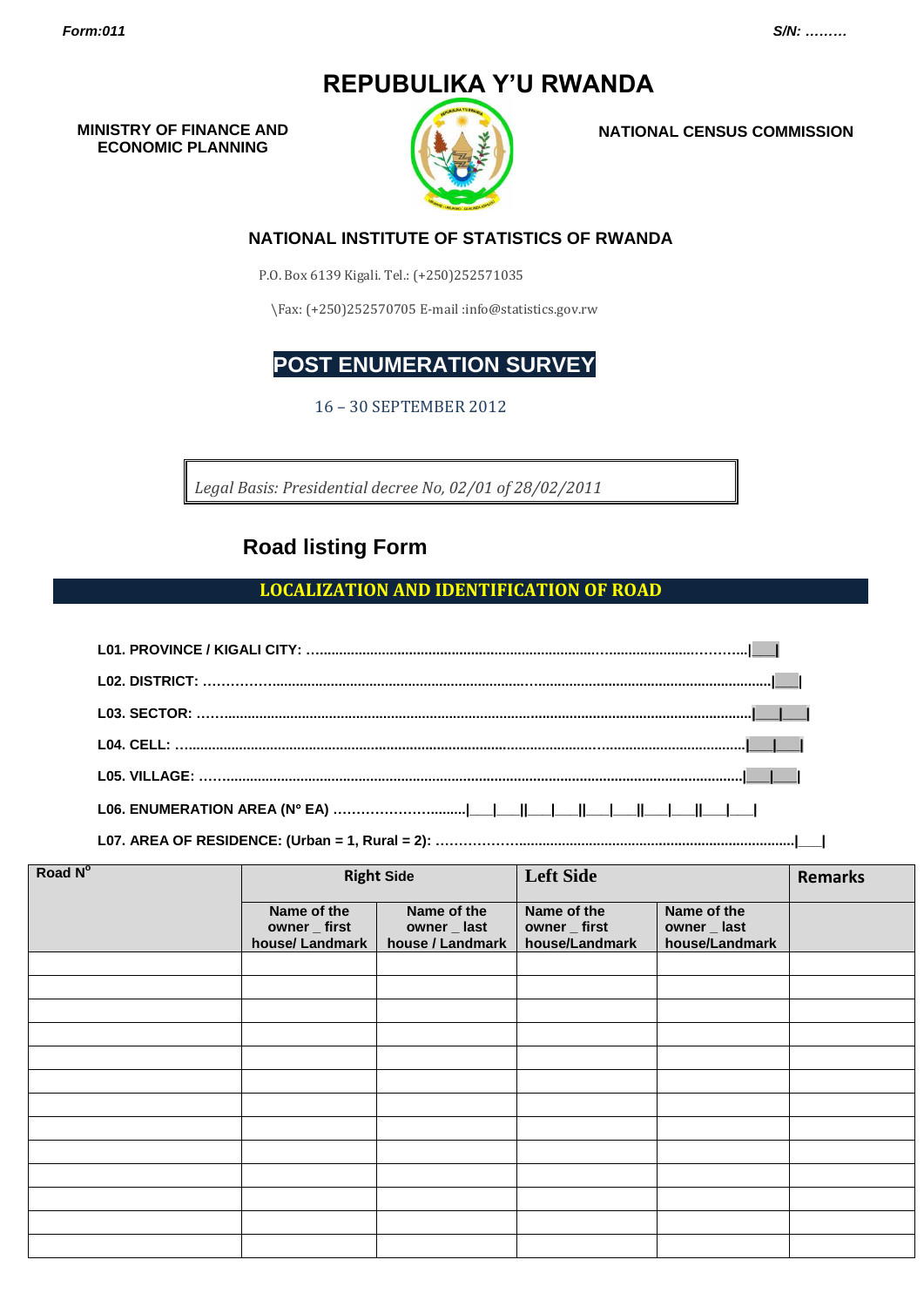| Road N° | <b>Right Side</b>                               |                                | <b>Left Side</b>                                  |                             | <b>Remarks</b> |
|---------|-------------------------------------------------|--------------------------------|---------------------------------------------------|-----------------------------|----------------|
|         | Name of the<br>owner _ first<br>house/ Landmark | Name of the<br>owner $\_$ last | Name of the<br>owner $\_$ first<br>house/Landmark | Name of the<br>owner _ last |                |
|         |                                                 | house / Landmark               |                                                   | house/Landmark              |                |
|         |                                                 |                                |                                                   |                             |                |
|         |                                                 |                                |                                                   |                             |                |
|         |                                                 |                                |                                                   |                             |                |
|         |                                                 |                                |                                                   |                             |                |
|         |                                                 |                                |                                                   |                             |                |
|         |                                                 |                                |                                                   |                             |                |
|         |                                                 |                                |                                                   |                             |                |
|         |                                                 |                                |                                                   |                             |                |
|         |                                                 |                                |                                                   |                             |                |
|         |                                                 |                                |                                                   |                             |                |
|         |                                                 |                                |                                                   |                             |                |
|         |                                                 |                                |                                                   |                             |                |
|         |                                                 |                                |                                                   |                             |                |
|         |                                                 |                                |                                                   |                             |                |
|         |                                                 |                                |                                                   |                             |                |
|         |                                                 |                                |                                                   |                             |                |
|         |                                                 |                                |                                                   |                             |                |
|         |                                                 |                                |                                                   |                             |                |
|         |                                                 |                                |                                                   |                             |                |
|         |                                                 |                                |                                                   |                             |                |
|         |                                                 |                                |                                                   |                             |                |
|         |                                                 |                                |                                                   |                             |                |
|         |                                                 |                                |                                                   |                             |                |
|         |                                                 |                                |                                                   |                             |                |
|         |                                                 |                                |                                                   |                             |                |
|         |                                                 |                                |                                                   |                             |                |
|         |                                                 |                                |                                                   |                             |                |
|         |                                                 |                                |                                                   |                             |                |
|         |                                                 |                                |                                                   |                             |                |
|         |                                                 |                                |                                                   |                             |                |
|         |                                                 |                                |                                                   |                             |                |
|         |                                                 |                                |                                                   |                             |                |
|         |                                                 |                                |                                                   |                             |                |
|         |                                                 |                                |                                                   |                             |                |
|         |                                                 |                                |                                                   |                             |                |
|         |                                                 |                                |                                                   |                             |                |
|         |                                                 |                                |                                                   |                             |                |
|         |                                                 |                                |                                                   |                             |                |
|         |                                                 |                                |                                                   |                             |                |
|         |                                                 |                                |                                                   |                             |                |
|         |                                                 |                                |                                                   |                             |                |
|         |                                                 |                                |                                                   |                             |                |
|         |                                                 |                                |                                                   |                             |                |
|         |                                                 |                                |                                                   |                             |                |
|         |                                                 |                                |                                                   |                             |                |